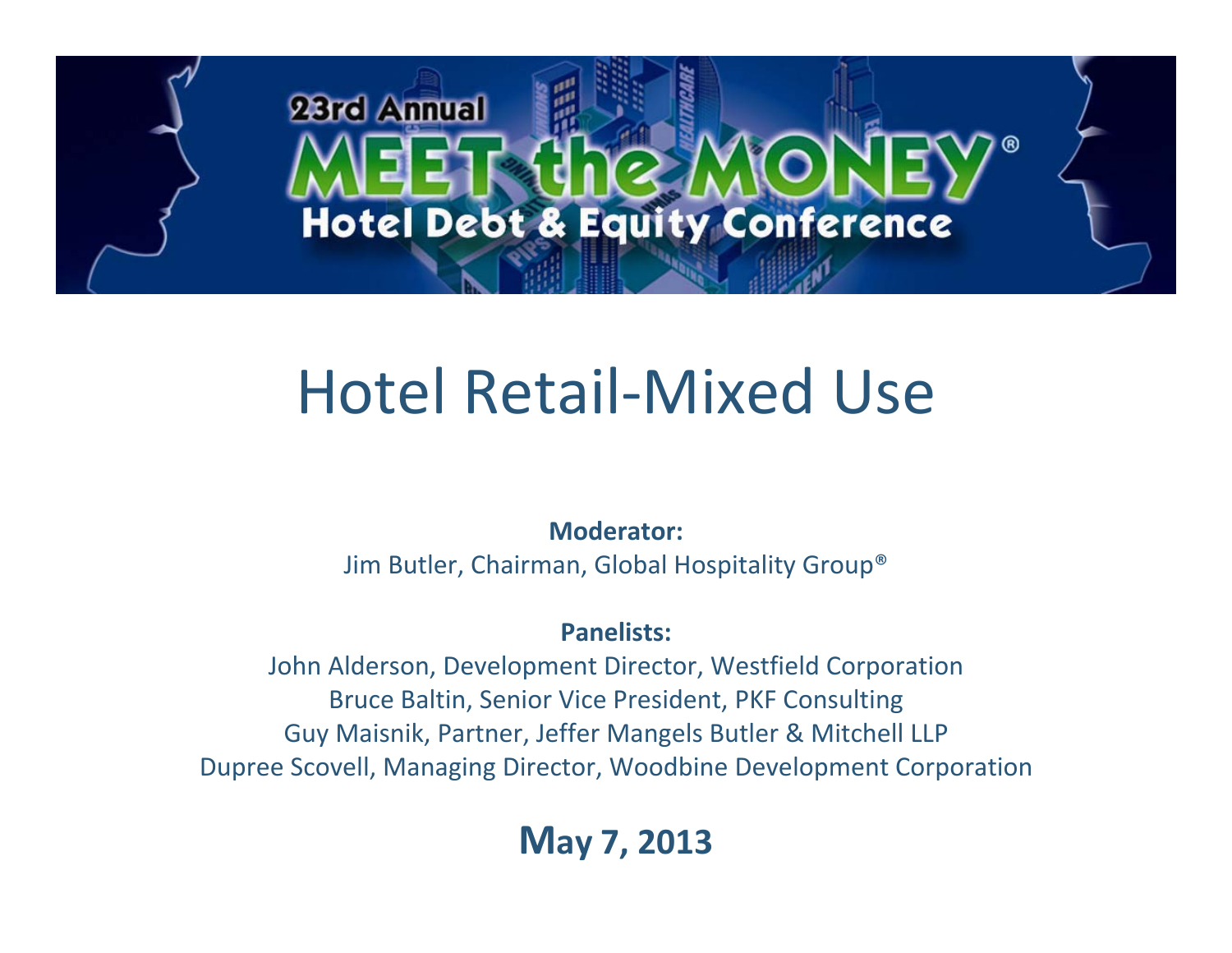# **THE WESTIN KIERLAND RESORT & SPA** PHOENIX-SCOTTSDALE

*Scottsdale, Arizona*

**Kierland Commons**Land Size: 38 AcresRetail: 699,765 SF Office: 124,214 SF Restaurant: 64,034

**Resort and Spa** Land Size: 262 AcresRoom Count: 732Meeting Space: 199,000 SF

**Condos**Land Size: 5.195 AcresUnits: 84

**Partners**Woodbine, Hunt, Herberger, Macerich/CalPERS, Starwood

WOODBINE



*This highly lauded 730-acre destination resort community includes Kierland Commons, The Westin Kierland Resort & Spa and The Plaza Lofts, all developed by Woodbine. In 2009, the Urban Land Institute honored Kierland Commons as one of 10 Awards for Excellence winners in the Americas — the organization's highest honor.*





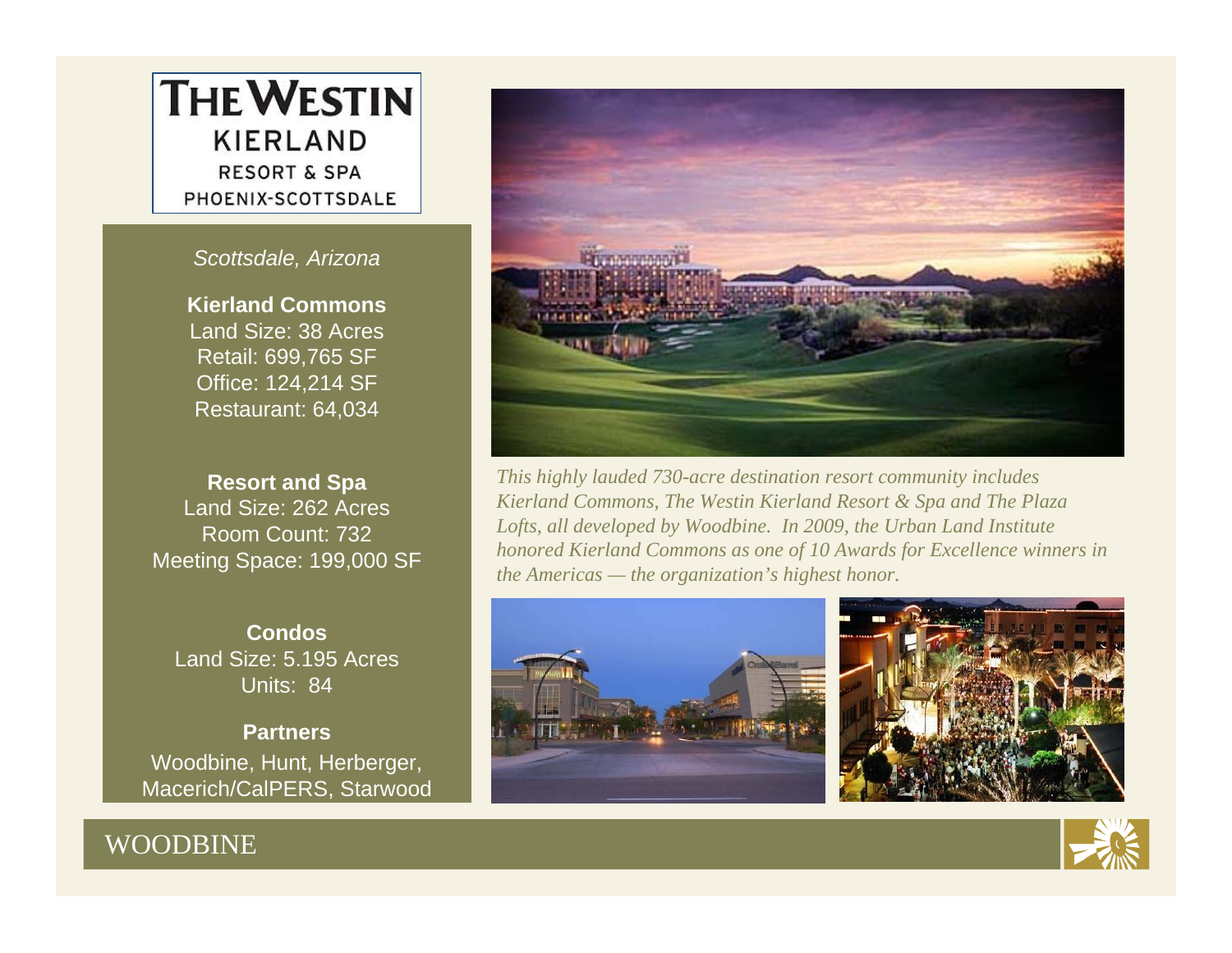

*San Antonio, TX*

Mixed-Use Redevelopment Hotel: 146 room, Kimpton Project Start: 2011 Leasable Area: 157,000 SF Pearl Parkway North: 58,000 SF (retail, restaurant, office) Pearl Parkway South: 98,600 SF (retail, multifamily residential)







#### *Project Summary*

*Woodbine was hired by an affiliate of Silver Ventures, Inc. to manage development of the 22-acre mixed-use former Pearl Brewery site on the River Walk in San Antonio. The Pearl Parkway project encompasses 157,000 square feet of leasable area and will be used for a combination of multifamily residential, retail, restaurants and office space*

## WOODBINE